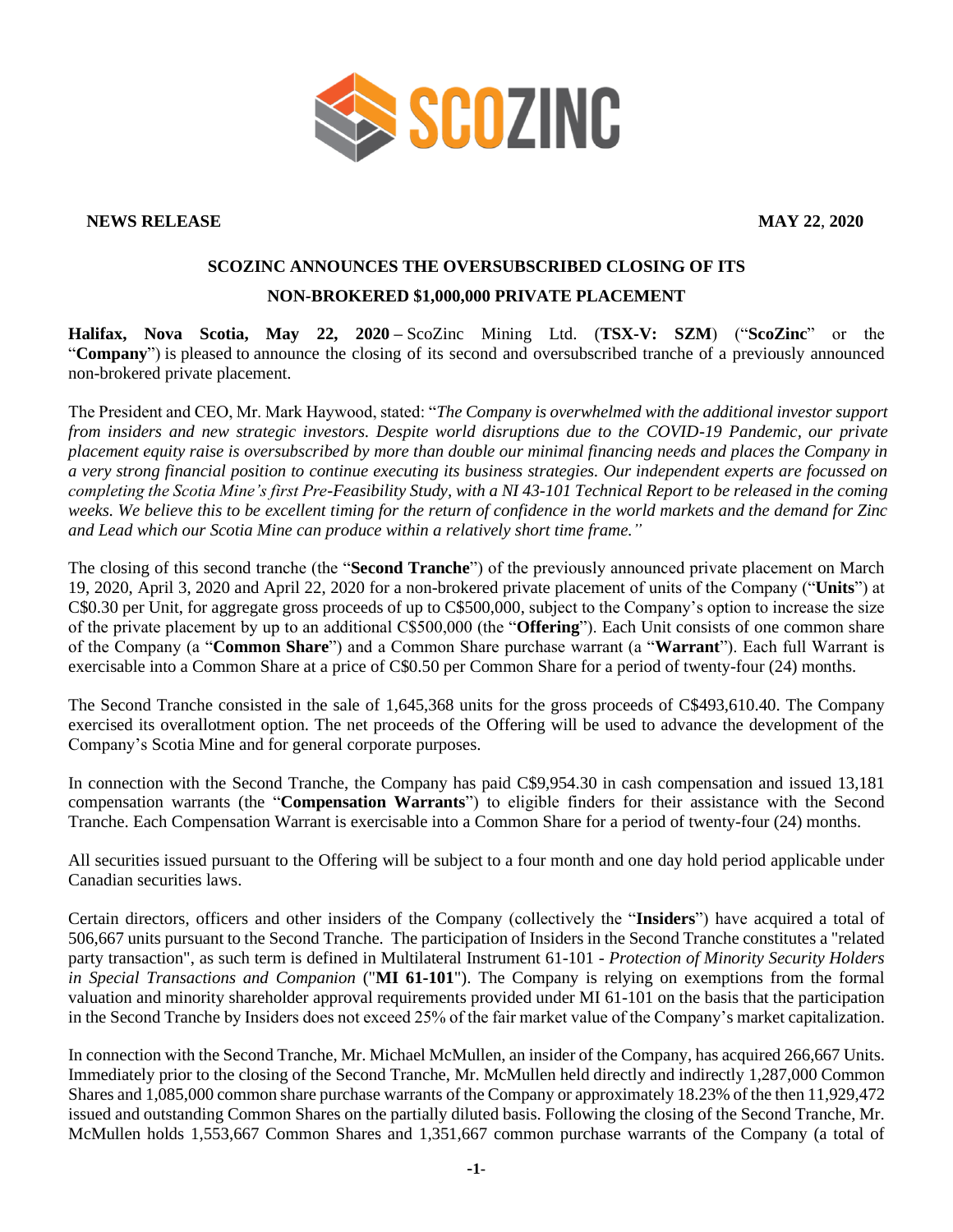2,905,334 Common Shares) or approximately 19.46% of the total number of issued and outstanding Common Shares on a partially diluted basis. The Units were acquired by Mr. McMullen for investment purposes, and depending on market and other conditions, Mr. McMullen may from time to time in the future increase or decrease his respective ownership, control or direction over securities of the Company, through market transactions, private agreements, or otherwise. For the purposes of this notice, the address of Mr. McMullen is 14 Windarra Drive, City Beach, Western Australia 6015, Australia.

In connection with the Second Tranche, Mr. Ashwath Mehra, a director of the Company, has acquired 240,000 Units. Immediately prior to the closing of the Second Tranche, Mr. Mehra held directly and indirectly 1,025,000 Common Shares and 825,000 common share purchase warrants of the Company or approximately 14.50% of the then 11,929,472 issued and outstanding Common Shares on the partially diluted basis. Following the closing of the Second Tranche, Mr. Mehra holds 1,265,000 Common Shares and 1,065,000 common purchase warrants of the Company (a total of 2,330,000 Common Shares) or approximately 15.92% of the total number of issued and outstanding Common Shares on a partially diluted basis. The Units were acquired by Mr. Mehra for investment purposes, and depending on market and other conditions, Mr. Mehra may from time to time in the future increase or decrease his respective ownership, control or direction over securities of the Company, through market transactions, private agreements, or otherwise. For the purposes of this notice, the address of Mr. Mehra is 82 Richmond Street East, Suite 200, Toronto, Ontario, M5C 1P1, Canada.

In satisfaction of the requirements of the National Instrument 62-104 - Take-Over Bids and Issuer Bids and National Instrument 62-103 - The Early Warning System and Related Take-Over Bid and Insider Reporting Issues, an Early Warning report respecting the acquisition of Units by Mr. McMullen and Mr. Mehra will be filed under the Company's SEDAR Profile at www.sedar.com.

The Offering is subject to final TSX Venture Exchange approval.

## **About ScoZinc Mining Ltd.**

ScoZinc is a Canadian development company that has full ownership of the Scotia Mine (Zn/Pb) and related facilities near Halifax, Nova Scotia. ScoZinc also holds several prospective exploration licenses nearby its Scotia Mine and in surrounding regions of Nova Scotia.

The Company's common shares are traded on the TSX Venture Exchange under the symbol "SZM".

| For more information, please contact: |                                                                                  |
|---------------------------------------|----------------------------------------------------------------------------------|
| Mark Haywood                          | President & Chief Executive Officer                                              |
| <b>Robert Suttie</b>                  | <b>Chief Financial Officer</b>                                                   |
| Simion Candrea                        | <b>VP</b> Investor Relations                                                     |
| Head Office                           | Purdy's Wharf, 1959 Upper Water Street, Suite 1301, Nova Scotia, B3J 3N2, Canada |
| Telephone                             | $+1$ (902) 482 4481                                                              |
| Facsimile                             | $+1$ (902) 422 2388                                                              |
| Email                                 | info@ScoZinc.com                                                                 |
| Web                                   | www.ScoZinc.com                                                                  |

The Company's corporate filings and technical reports can be viewed on the Company's SEDAR profile at [www.sedar.com.](http://www.sedar.com/) Further information on ScoZinc is also available on Facebook at www.facebook.com/ScoZinc, Twitter at www.twitter.com/ScoZincMining, and LinkedIn at www.linkedin.com/company/scozinc-mining-ltd.

## **CAUTIONARY STATEMENTS**

Neither the TSX Venture Exchange nor its Regulation Services Provider (as that term is defined in the policies of the TSX Venture Exchange) accepts responsibility for the adequacy or accuracy of this newsrelease.

This News Release includes certain forward-looking statements which are not comprised of historical facts. Forward-